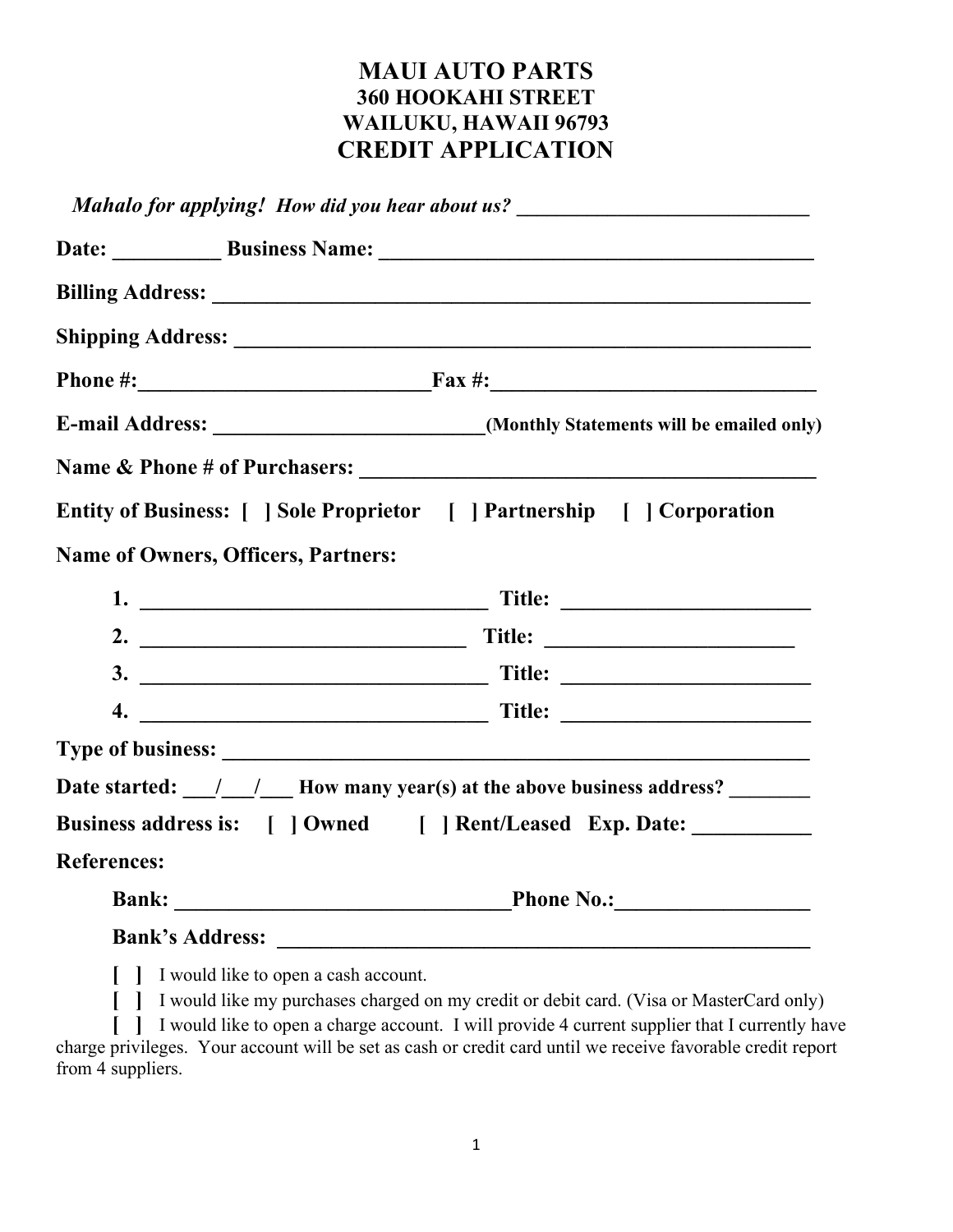## Principal Suppliers:

| ı. | Phone: |
|----|--------|
|    | Fax:   |
| 2. | Phone: |
|    | Fax:   |
| 3. | Phone: |
|    | Fax:   |
| 4. | Phone: |
|    | Fax:   |

I, (WE), have read this application and everything I have stated is true. I authorize MAUI AUTO PARTS to review my credit and business histories, and any other information to process this application to service and manage my account.

I, (WE), do hereby agree to the seller's (MAUI AUTO PARTS.) terms and conditions of Sale as documented by the seller and agree to make all timely payment as due. In case of any action(s) is/are instituted to collect any overdue portions of my account, I (WE), promise to pay such additional sum as court may adjudge reasonable for attorney's fee to be allowed in said suit of action.

The under signed states that person is benefited from the extension of credit to the application and personally guarantee payment for the products and supplies purchased from MAUI AUTO PARTS together with any interests, costs and fees for which the applicant is liable.

ACKNOWLEDGMENT: Your signature on MAUI AUTO PARTS application form constitutes your acknowledgment that you have read and understand the aforementioned notice.

| Name:      | Title: |
|------------|--------|
| Signature: | Date:  |
| Name:      | Title: |
| Signature: | Date:  |

Please note: Name and Signature must be of an owner, officer, and/or partner.

MAUI AUTO PARTS Salesman: email: